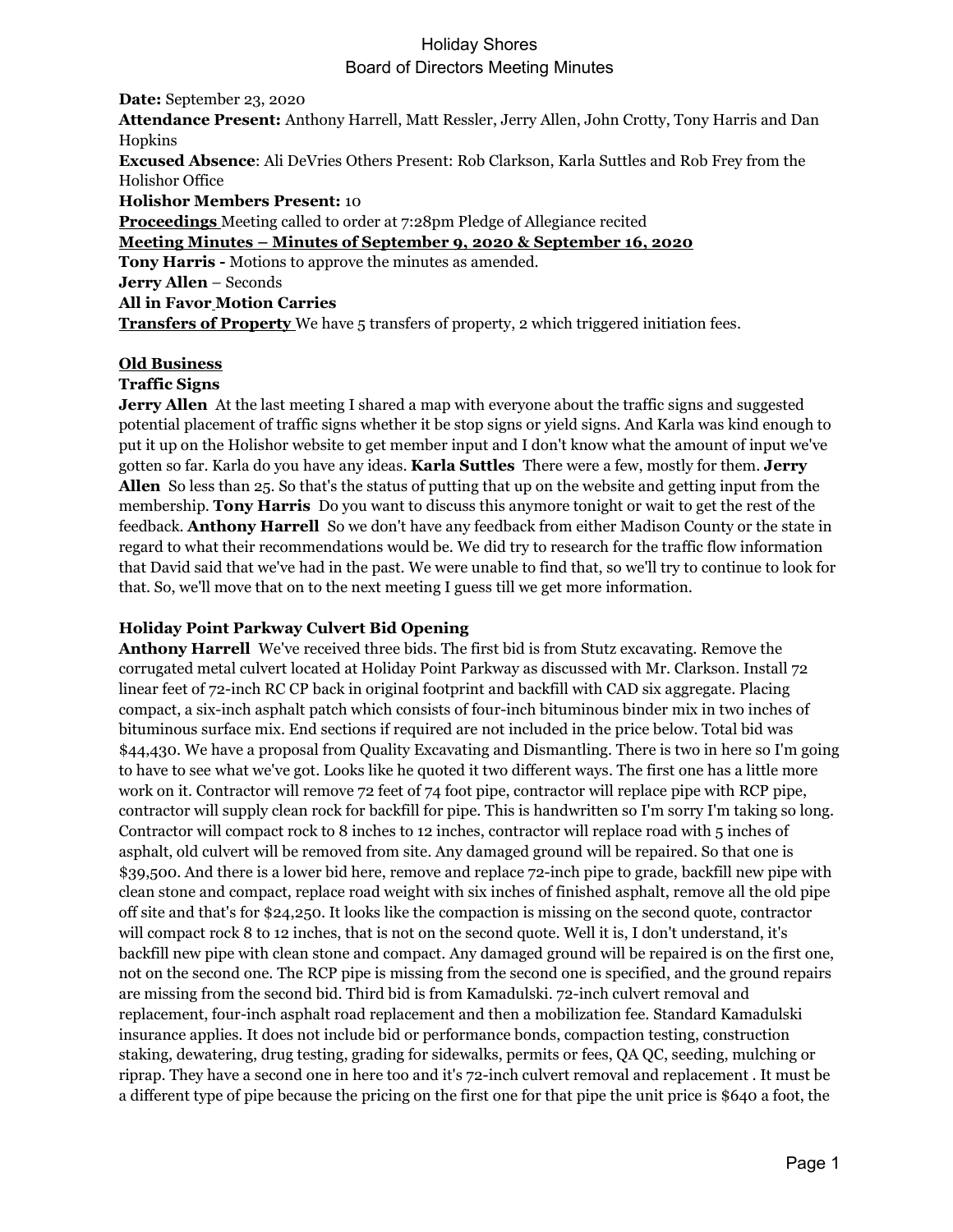piping on the second bid is \$481 per foot. First price on the first bid is \$57,860 and the price on the second bid I guess he's using a lesser quality culvert material is \$46,094. Sounds like the same thing that Quality Excavating and Dismantling did using two different types of culvert material. What is the budget for this? **Tony Harris** It's like \$30. **Dan Hopkins** I think we should go with Quality. **Tony Harris** I mean, everything else sounded very similar. For almost a \$5,000 difference I'm like you I would go with Quality. Conversation ensues.

**Matt Ressler** Makes a motion to go with Quality Excavating. **Tony Harris** Seconds **Those in favor? Anthony Harrell, Matt Ressler, John Crotty, Tony Harris and Dan Hopkins Those opposed. Jerry Allen Motion Carries.**

### **Ditching 2021**

**Anthony Harrell** We are going to have the engineer out at the next meeting regarding the ditching project. So, does anyone have any questions that we would like to get together to present to the engineer regarding the ditching? So, I'd like to have questions written out so we're not stumbling through maps. Please review those before the next meeting and have specific questions written out. If you want to email those to me and I will consolidate them into one form. Conversation ensues.

### **Dock at 318 Westview**

**Anthony Harrell** Last meeting we were brought a petition from neighbors regarding this particular dock at 318 Westview. Unfortunately, we cannot do anything in regards to this dock, based on the rule that we passed last year for all existing buildings, basically have been grandfathered in, to where we are not going to go back on and try to correct things that were wrong because the monstrosity of what that would cause. So at this point, there's nothing the board can do in regard to this particular dock. **Tony Harris** If any other structures built prior to 1/1/2019. That is posted on the website on page 9 of our building rules. **Leroy Beck (315)** Has anybody on the board looked at the file for that boat dock, for the permit. **Anthony Harrell** Yes, we looked at that. That was a while ago. A few weeks prior. **Tony Harris** I think the point that Anthony is trying to make is regardless of what's in the file, if there was even a file since it was built prior to  $1/1/19$  it's grandfathered in just like they've had an approved permit. Basically, everything that was here structurally at that point is approved, okay? **Leroy Beck (315)** But it's not structurally it's flowing. It's been moved. **Tony Harris** Structurally just as being that it was built at that point, anything that was built as of 1/1/ 19 was grandfathered in. If it's a fence, if it's a pool, if it's a dock. **Leroy Beck (315)** Thank you.

### **By-lot Assessment**

**Anthony Harrell** We had asked Jerry, in regard to the by-lot assessment for the roads to come up with some questions to put out to the membership on to get their feedback. And by the way that we're officially changing the name of that committee to the Roadway Improvement Committee. The Roadway Improvement Committee is wanting some input from the Holishor membership in order to try and get some guidance on how to move forward or whether to move forward at all. And the goal is to have the membership vote on a possible proposal at the annual meeting in May of 2021. So Jerry handed out some questions that he would like to pose to the membership. **Jerry Allen** Yes so if any of the board members wanted to add to it, or edit a question or change a question, that's why I am handing them out so everyone could see them. I think they're pretty generic, they're yes or no questions so it should be fairly easy to get some input from the membership. So anyway, the goal for the questions is basically to post them on the website and on Facebook to get input from the membership and help us chart a path forward. Conversation ensues.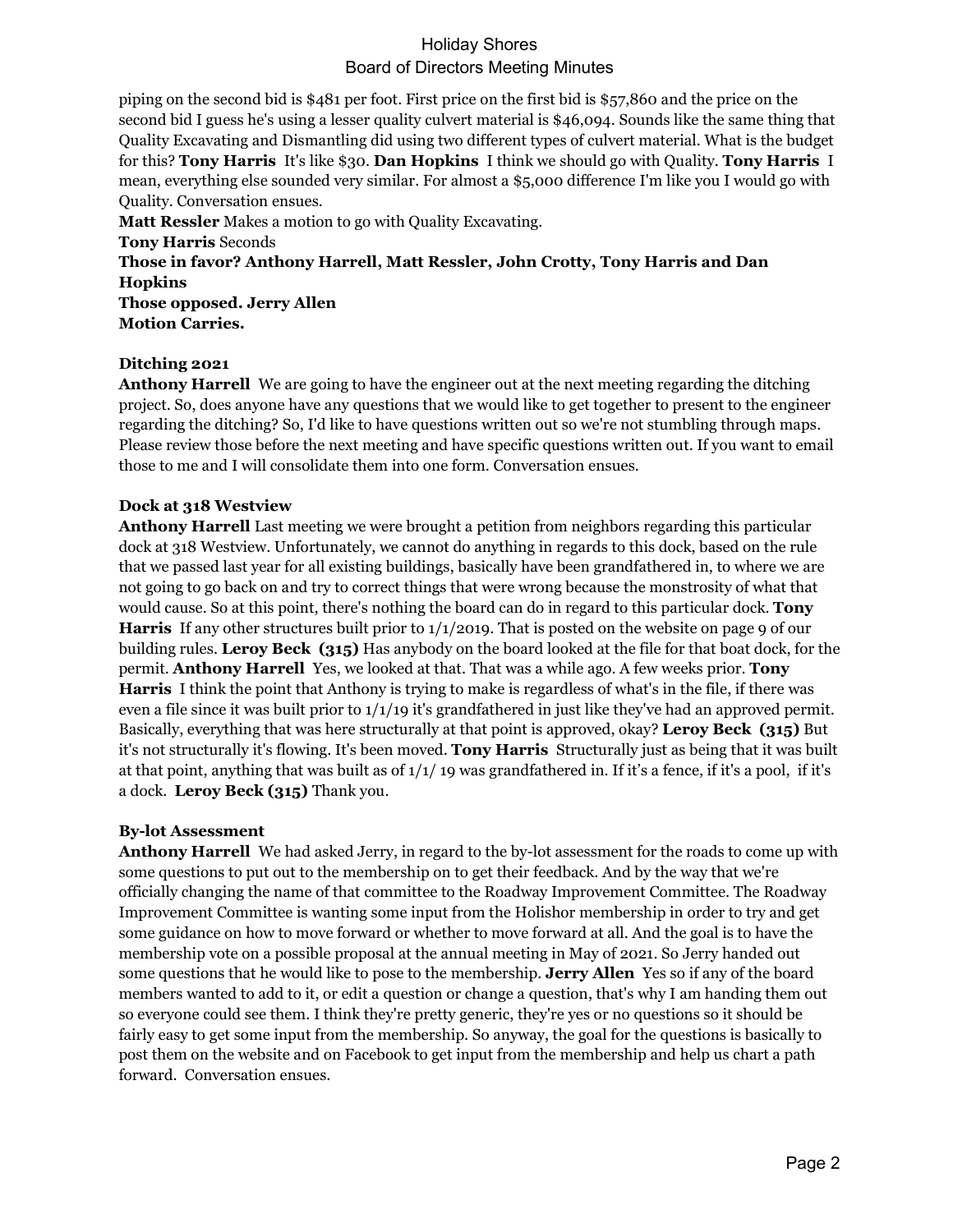**New Business Halloween trick or treating 2020 Anthony Harrell** It made the agenda we don't have anything on the packet regarding it. Are we just trying to determine whether we are having it or not? Is this what this new business item is for? **Matt Ressler** I say, let them have it. Anybody against it? Opposed **John Crotty** If you want to participate they can if they don't they don't. **Tony Harris** If you're out trick or treating, and the people whose homes you're going to are choosing to participate or not, you can choose to let your child go or not. **Dan Hopkins** I've read a lot about that on Next Door, they want to have it?

**Matt Ressler** Make a motion to continue with trick or treating as years in the past. **Dan Hopkins** Seconds **Motion Carriers**

### **Fishing committee report**

**Anthony Harrell** Shaun Diltz is here from the fishing committee. Shaun Diltz gave the report from the fishing committee & made stocking recommendations. Conversation ensues.

#### **Correspondence**

**Anthony Harrell** Read correspondence from Raven Sun Yoga and Earth Friendly Buys. Conversation ensues.

**Tony Harris** Makes a motion that we allow Raven Sun Yoga at the clubhouse. And that Dani is going to work with the office to schedule a time that doesn't conflict with any other currently scheduled clubs or meetings.

**Matt Ressler** Seconds

**Anthony Harrell** Any further discussion? **John Crotty** I just have a question real quick. How do we handle the current exercise people, are they responsible for cleaning up, cleaning all the tables or whatever else they use, currently from a covid perspective? **Rob Clarkson** They don't use any of our tables or anything and then bring their own mats and they leave? **John Crotty** I'm assuming you guys do the same? **Dani Robinette (1150)** Yes. **John Crotty** Okay. That's fine. **All in favor**

**Motion carries**

### **Forming a Welcome Wagon Committee**.

**Anthony Harrell** So this kind of used to be handled through the social committee. When someone moved in the social committee used to come by your house and give you a little packet. Kind of welcome you to the neighborhood. I think that's kind of fallen off, so I think this is an attempt to recover that practice to welcome people into the neighborhood. **Linda Campbell (325)** We actually had myself and Sue Johnson had met earlier this year and the board had approved for us to get names to deliver to new residents. And of course, we got thrown on track around March, as everyone knows what happened, then. We continued to work on getting vendors interested, but just very slowly. And I in the meantime, got three additional people that wanted to work on this to help deliver bags. And so far we've covered the June and May new residents. We just have names for July and August. I think I have about 30 vendors participating including myself, and we have a variety of nice little gifts. We deliver a Holiday Times, a little flyer with churches and social clubs and vendors that are participating so it's kind of handy to hang up. And I think we're doing something that we really need out here just to get people to feel welcome to our neighborhood and kind of give them some information on what we're about. So I'm really kind of here for two things. One is to add three people to the list that could use these names or have access to them with your permission and other is to make it a little more formal, so that we can maybe post it in the Holiday Times as people to contact as with other committees that are out there like the social committee. **Anthony Harrell** So this will be like officially forming the welcome wagon committee. I think it's a great idea. I remember when I moved out here, and Jeannie brought me a little welcome packet and I thought it was really cool thing. It's a nice touch to welcome people to the neighborhood.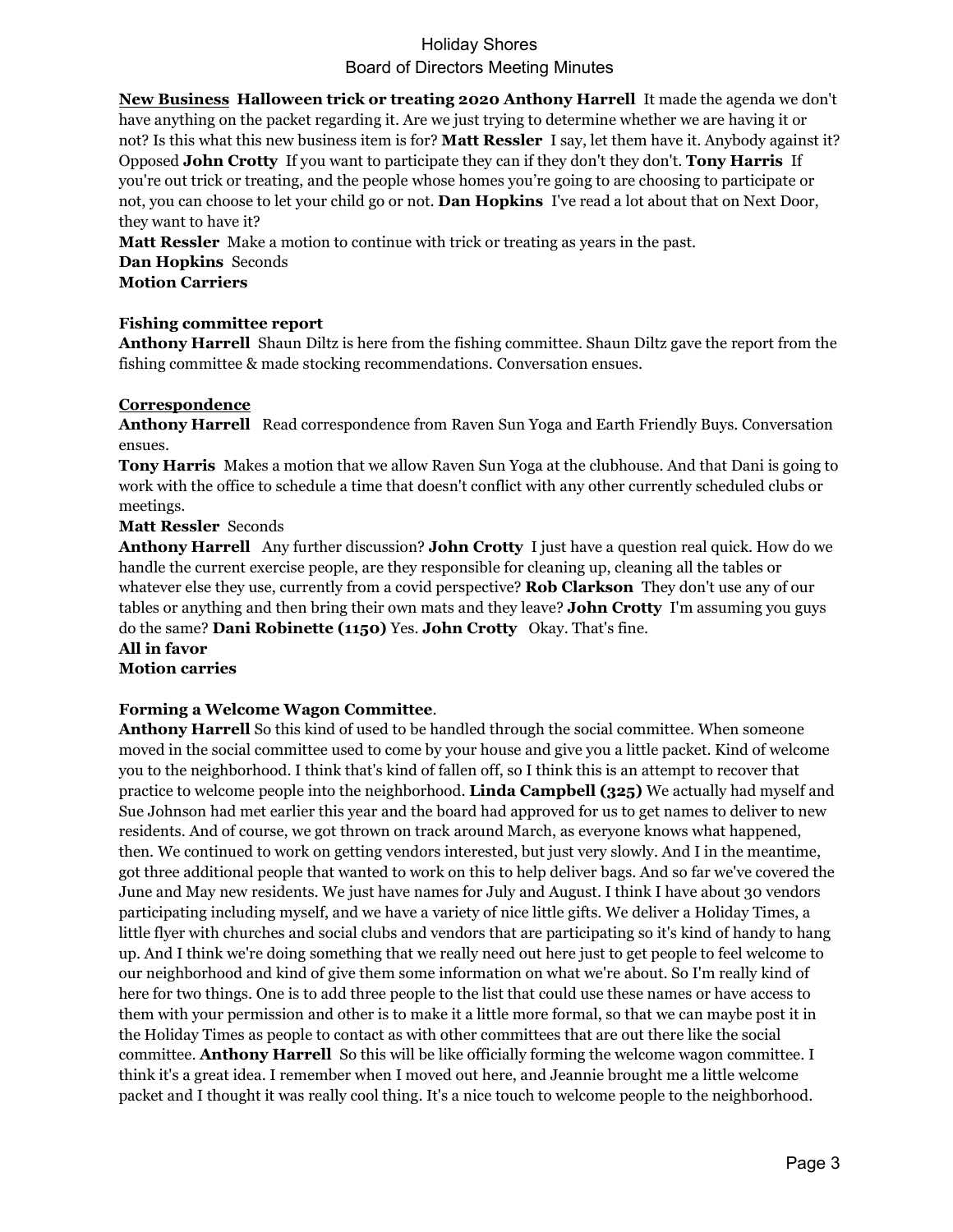Anybody else have any thoughts on it? **Tony Harris** Are there any requirements for a committee that we need? I'd have to look at that. Honestly, I'm not aware of any. **Anthony Harrell** I'm not aware of any. **Tony Harris** So we have Dave in the audience, and he is kind of our historian. Anything on a committee that we need to look at there, sir? To be aware of. **Dave Decker (1184)** So in regard to committees, committees are established by the board. The challenge you have with this one is you're giving names and addresses and contact information of members to a committee. And I think that was the real questions she was asking was getting authorization for these additional people to have access to that. That's just something you guys have to control. But from the committee perspective, that's established by the board. You have to approve the chairman, but you don't have to approve members. Corrections, should say chairperson? Sorry. **Tony Harris** Thank you. Yeah. I think when she brought the request up originally for herself and Sue to have access, you know, we had approved that because it's posted the Holiday Times anyway. They were just needing it on a more timely basis. I don't personally have any issues with that. **Anthony Harrell** We would be approving the Welcome Wagon committee officially and with Linda as the chair of that committee. And approving the three additional names that she has listed on this document to be on that committee and have access to that information. **Tony Harris** Makes a motion to create a Welcome Wagon Committee for Holiday Shores initially with

Linda Campbell as the chairperson, and then also to allow the five people listed, Linda Campbell, Sue Johnson, Pam Maibaum, Debbie Elbrecht and Teri Dinnius to give them access to the names and addresses of new people that move into Holiday Shores.

#### **Jerry Allen** Seconds **All in favor Motion carries**

### **Open Floor**

**Anthony Harrell** Anyone have any open floor items they would like to discuss tonight? **Matt Ressler**  I do, I have here quite a few actually. Rob the websites are all updated correct? **Rob Clarkson** To my knowledge yes. **Matt Ressler** The delinquent lists and updates monthly, we have not seen any of that since 7/24/19. I thought we were supposed to continue to get those. **Rob Clarkson** There's no change on it right now. **Matt Ressler** So nobody's delinquent. **Rob Clarkson** Delinquent on dues. **Matt Ressler** On dues or fines or anything. **Rob Clarkson** Letters went out for delinquency last month, which is before liens go out. **Matt Ressler** Golf carts, slow moving vehicles ae we enforcing the stickers on us? **Rob Clarkson** When we can catch them? Yes. **Matt Ressler** Okay. The sign at the boat ramp, the no wake to sign. We never made a decision on that. **Anthony Harrell** That was an old business item and we are going to try to use the metal from the signs that were replaced at the main gate. **Rob Clarkson** Exactly. We are putting them in at draw down, it is the easiest time to do it. **Tony Harris**  Did we finalize the type of sign, I thought we were waiting on a quote. We talked about the powder coated signs like we have at the entrance versus signs of vinyl lettering. And we're going to get some costs and make a decision. **Anthony Harrell** It fell off of our old business. We need to make a point of that anything that has not been closed, we need to make sure that the old business stays on the old business until we've got it resolved. There's a tendency to get forgotten about if it's not. **Rob Clarkson** That was under the dollar amount, and the Tiki Bar Bass Club was paying for it. **Matt Ressler** Well, they were paying up to a certain dollar amount. **Tony Harris** So we can get it down to the amount they were paying for it. **Rob Clarkson** We're under it. **Matt Ressler** The no wake lights, synchronizing them, and also there is a light at the north end of the lake. **Anthony Harrell** I thought there was. **Matt Ressler** I just seen it, it was pointed out to me over the weekend, and there is a light at the very north end of the lake. So, are you familiar with it? **Rob Clarkson** I've got all the electricians looking at and trying to figure out a way to route all three lights together. Nobody's come up with it yet. Radio frequency will not work. **Anthony Harrell** Are we using that north light at all now? **Rob Clarkson** I'm not 100% sure the last time it was turned on? **Anthony Harrell** How does it turn on? Somebody goes up and flips a switch. **Matt Ressler** Can we make sure that gets put back on the old business? **Rob**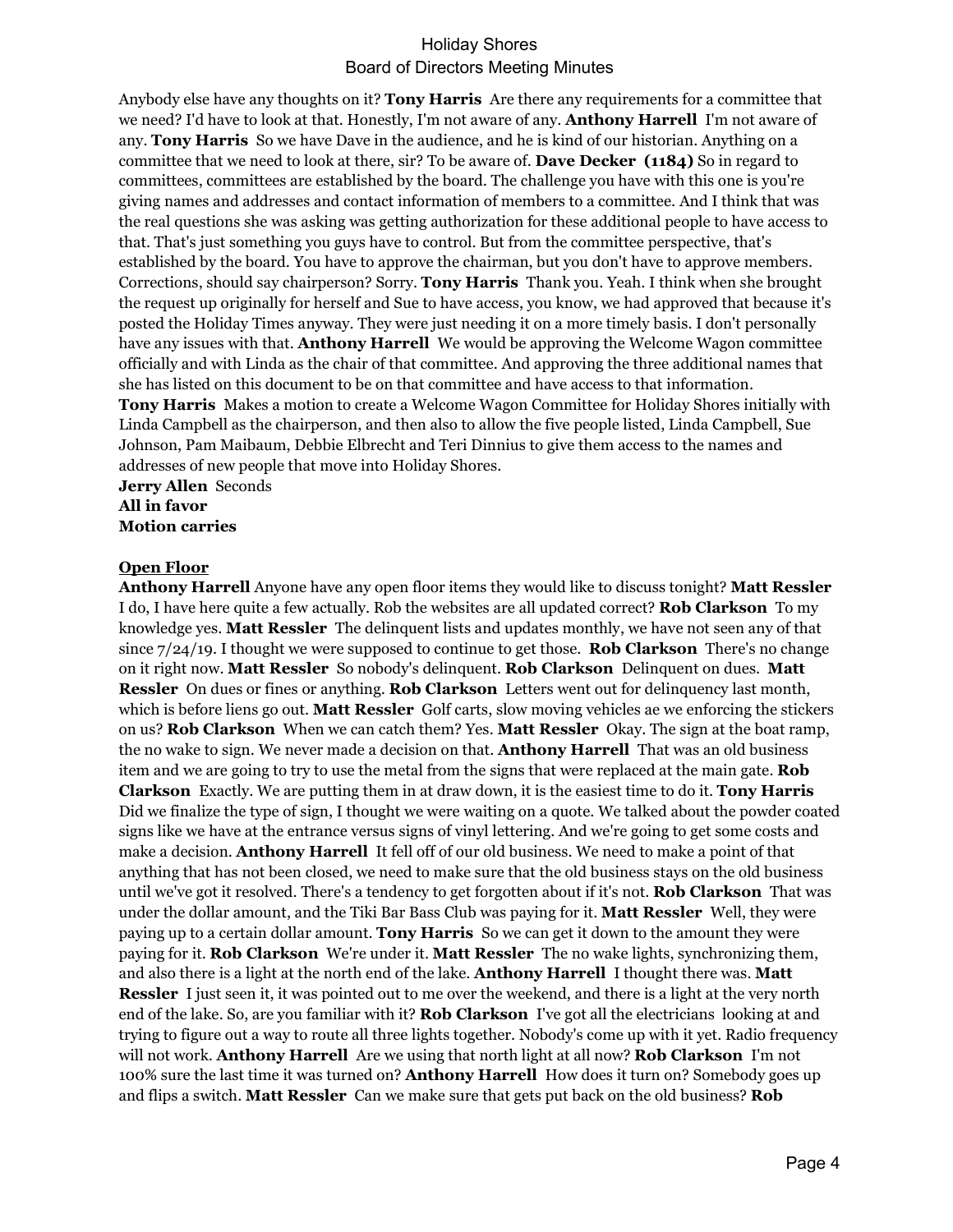**Clarkson** There has been no change. **Matt Ressler** Rob we really need to know that there's a change because we as a board, stuff falls off. Nothing's getting resolved. So we as a board, we need to keep that on there until it's resolved. **Anthony Harrell** So currently, the no wake lights are waiting on some proposals on trying to synchronize those. **Rob Clarkson** Yes, we're trying to figure out a way to synchronize. **Anthony Harrell** a way to synchronize. Okay, **Rob Clarkson** Electrical contractors have not been able to do it without running a wire. **Anthony Harrell** Because they wanted to do it by radio frequency and then it looks like they are too far apart to do that. **Tony Harris** Maybe is something that we can't do it,. **Anthony Harrell** If we can't do it, though, we do need to make sure that we're hitting that one at the north end, because you can't see the dam light. So the north one we could change that to dusk to dawn, so it's automatic. **Rob Clarkson** I think they actually took the photocell off of that one from what I was told. **Anthony Harrell** I wonder why. **Rob Clarkson** That's a long time ago. **Tony Harris** If they can't communicate, we'll just have to make it dusk to dawn. **Anthony Harrell** Okay. So how much longer do we want to give on the communication before we make a decision to restore that to dusk to dawn? **Matt Ressler** Reach back out to them. I mean, my thing is, if we're not getting a response in a timely manner, from people we reach out to someone else. Sounds like we've reached out to five people so far. So it's quite a few. Make it dusk to dawn at that point. **Rob Clarkson** That doesn't help us out when it floods. **Matt Ressler** That's why we are looking in that. **Rob Clarkson** So make the only one here the official. **Anthony Harrell** So when the when the lake gets too high and it becomes no wake someone has to go flip that switch? **Matt Ressler** Yeah, I mean, we may have to put a switch on that one up there. **Tony Harris** Where's the question? I mean, obviously, we didn't just put this subdivision community in, you know, last year. So we had this issue for 30 years. If we've got by without it, I mean, it's nice that it makes it more readily easy or readily available to tell when it's too high. But if nothing else, if you put it in and it looks high, you no wake your boat up here and look. And then you can know if you can go. **Matt Ressler** Common sense ain't so common out here. **Anthony Harrell** The way that works Tony is if there's no sign at the Marina, and you're coming out of the Marina, you hammer down until you get out and you can see the light up here and then you back up right. So the rest will be like anybody who's on that north end of the lake, will basically hammer down until they are able to see this light. **Tony Harris** Here's another question too. Is there a way to raise another light up on a pole higher that you could then see from the north end? If you're doing it right here, that's gonna be a much easier wiring job than trying to sync the lights. Can we put one up is higher? **Anthony Harrell** I don't know what the line of sight would be. **Jerry Allen** It would be pretty high I think. **Dan Hopkins** You still wouldn't be able to see it coming out of the marina. **Tony Harris** We're gonna have a sign now after draw down so we got the marina covered. **Rob Clarkson** You can see this one coming out of the marina if you look for it. **Dan Hopkins** You have to be out farther to see it. **Rob Clarkson** I went out there and looked in daylight when it was on when I was told that you couldn't see it. You have to look for it. **Matt Ressler** I looked for it. I can't see it till I get halfway out. All right, next item, the marina cable rule that was sent. I haven't seen that on this agenda yet. So can we please get that on for the next one? That way we can get that done and over with. **Anthony Harrell** You still have copies of that, that I drafted. **Rob Clarkson** I'll check the email. **Anthony Harrell** If not, I'll resend it to you. **Matt Ressler** So we got some letters from some members about some unkept properties and the ski club playground being one of them. Anthony, I think you said you reached out to them. **Anthony Harrell** Yes, so I think I have the ski club. playground resolved. I reached out to Ben Kelly and they were gonna go out and take care of the weeds there. **Matt Ressler** OK, nothing's been done with it yet. **Tony Harris** So we chose to give them to the end of October. **Matt Ressler** Right. What about the other property that was in that letter? The backyard that is visible from the lake? **Rob Clarkson** I can answer that one. a guy moved in that house three weeks ago, is in the process of moving into the house. And I don't think it's a topic to hit him with right now with drawdown and he's going to be fixing a lot of shoreline. **Matt Ressler** So the other thing I have, the new lock at the marina, we're still doing that this drawdown? Correct. **Anthony Harrell** We talked about that a while ago. Early covid we were having some people come in with the gate being down. And we talked about changing that lock and getting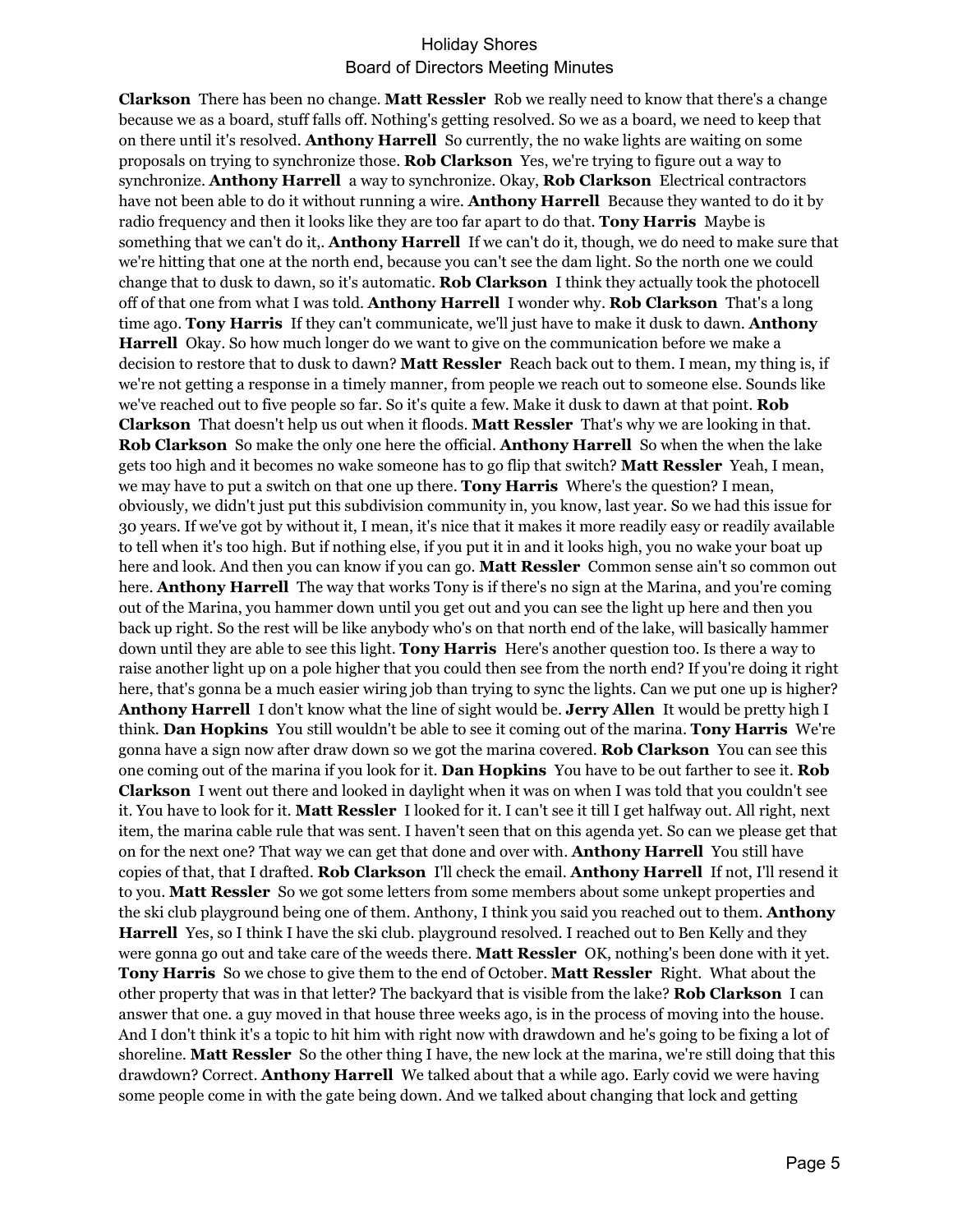everybody new keys Is that still something we're considering Rob.? **Rob Clarkson** If you want to approve that we could do that? **Tony Harris** That was just something we were kicking around I don't think it actually made it to a meeting. **Anthony Harrell** That wasn't discussed in a meeting, I thought it was. **Rob Clarkson** It was brought up but a motion or nothing was made. **Anthony Harrell** So anybody have any thoughts on that? **John Crotty** What is the cost of new keys for everybody? **Dan Hopkins** Three or four bucks, whatever it was **Anthony Harrell** That's the membership cost to buy an extra key right? Was \$3 or \$4. **Rob Clarkson** \$3. **Dan Hopkins** Well it cost me \$4. **Tony Harris**  You would hate to ask the membership who's already paid for a key to ask them to pay for another and if you're gonna say it's a membership cost. That's a little different. If I change the key and I asked you to pay another \$4 to get another key, then that's the second time you'd have to buy a key. **John Crotty**  You couldn't ask them to pay again because we changed the lock. **Tony Harris** That's my point. So then it would be an association cost. **Matt Ressler** Can we get that put on the agenda for the next meeting, and what it's going to cost. **Tony Harris** And we need to look at probably options, are we going to stick with just the cable going across it like we have or do we want to do a different type of setup with the arms. **Rob Clarkson** Leave it the way it is. It just needs to be tighter. **Anthony Harrell** So we did tighten that because it was sagging pretty low and Rob's guys went out and they raised that. They took the bolt on the north side and raised that up a couple feet to get that cable and it's still pretty low. But then you could probably, if you got your tires in the right place you could probably have driven over the cable it was so low before they raised it. **Matt Ressler** Maybe get it tightened back up again. Rob do you have any recommendations for it. **Rob Clarkson** It's pretty tight when you go to hang it up now. Not tight off the ground, tight to get it to the lock. **John Crotty** It's a pretty heavy cable. **Tony Harris** Yes, that is what I noticed the last time that the weight of that thing and you're trying to pull it over and lock in, it's heavy, you're gonna have to go try to get it up anymore, you got to go with this stronger lighter cable to be able to do that, or you're not gonna have people that can pull it over. **Anthony Harrell** So we raised the north side of the cable, where the lock is on the south side. The only thing we can do is maybe raise that so you're not tightening the cable, it's still the same tension but it would be higher. We have any room to raise it. **Rob Clarkson** I'll look. **Tony Harris** The question is, is there a stronger cable for lack of the right technical terms? That would be thinner and lighter. **John Crotty** The cable the cables never up so we don't know if people were actually gonna over the cable. **Anthony Harrell** It was cut several times during early covid. **Dan Hopkins** And there was a few people that drove over it. Backed their boat right over the top of it. **Tony Harris** Rob you got some contacts or places you can check on a stronger lighter weight cable. And possibly the cost. **Rob Clarkson** I think the problem we ran into with a smaller cable is the visibility of the cable. People run into it then. We put air hoses in sections 0n it to make it visible as it is. It's a pretty light aircraft cable. **Tony Harris** Is this a new one from what we always had in the past. **Anthony Harrell** We had a chain before. **Tony Harris** Okay, that's what I'm thinking of is the chain. You could use something to be put around the cables. Something that's fluorescent yellow, or orange or something. **Rob Clarkson** That's what we do we do with an air hose. We bought colored air hoses. **Matt Ressler** Do we have any update from the IT committee for live board meetings? **Anthony Harrell** We talked about the last meeting, that's pretty new still? It was like Facebook Live or something so that people can kind of see the meetings from home. **Tony Harris** So before that one, let's finish the cable we're jumping around here. So, for the cable, what we need to do for the next meeting would be an estimate on cost for the keys. We can't do much on that if we don't have an estimate. So Rob, if you can get us an estimate on keys and about how many we have out there now so we'll know what it's gonna cost that we can address that next week. **Anthony Harrell** Cost on new lock, and then how many keys we need. **Tony Harris** I'd based it on however many we have currently issued out, assuming we have maybe a spreadsheet or something on that, could be a bad assumption. **Anthony Harrell** There's a lot of them out there that people probably have moved away and still have keys. So we've had that same key for quite a number of years. **Tony Harris** I want to say like 1261 total members that worst case, you know, that's how many keys you need. But if you could get us the cost per key we can then decide how many we want to make. **Matt Ressler** The live board meetings, a follow up from IT. If